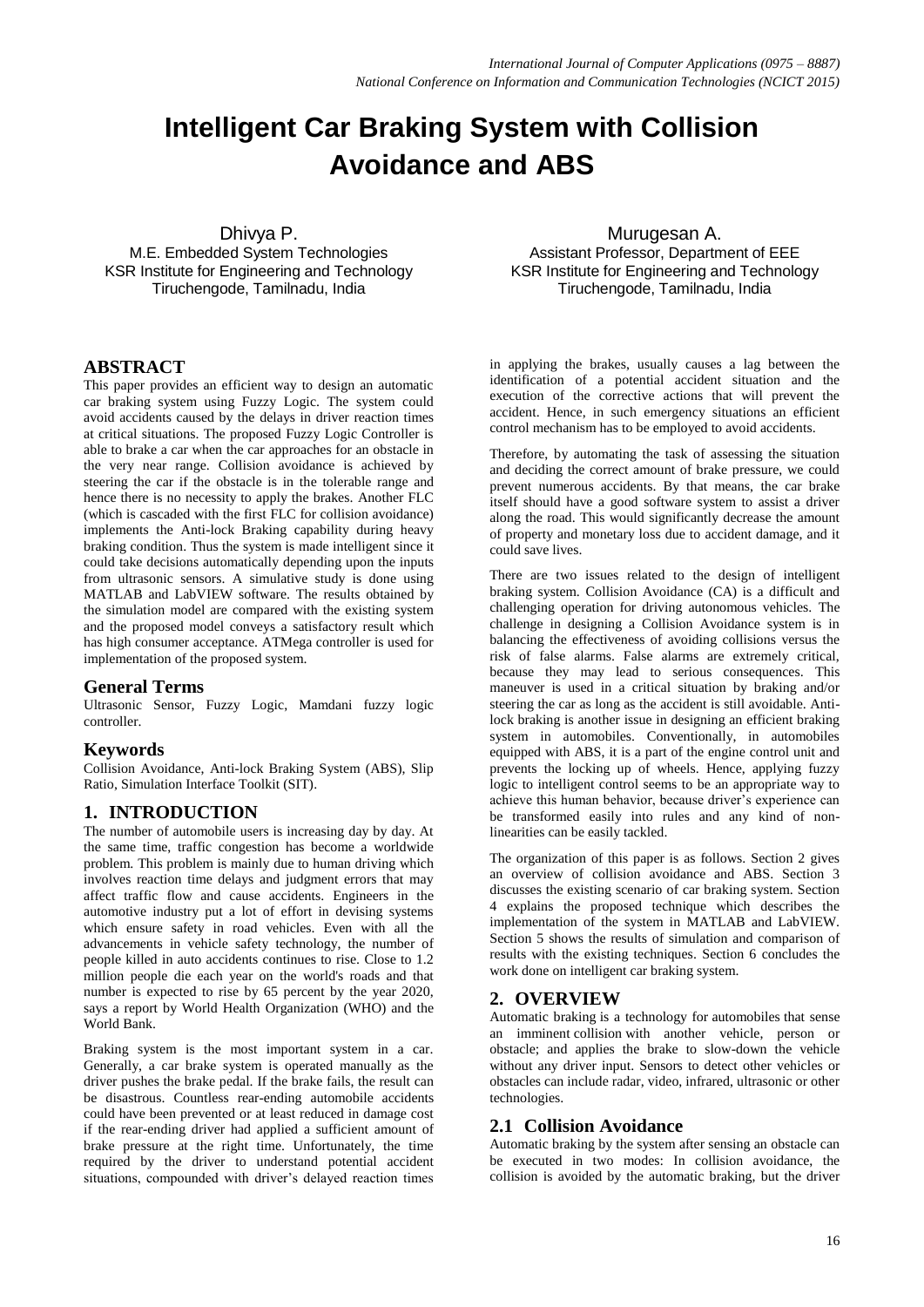will not be warned in this type of system. In collision mitigation system, the sensors detect the possibility of collision but will not take immediate action. A warning will be sent to the driver in the form of a signal or a voice message. The decision to apply brakes is left with the driver and the brakes are applied automatically only in the most emergency situations.

A collision avoidance system (CAS) should involve, at least, the following three main parts: 1) object detection; 2) decision making; and 3) actuation [1]. Object detection relates to perception tasks that analyze the environment information obtained by one or more sensors. A decision-making system interprets these estimates and makes a decision on when and how collisions can be avoided. The complexity of this stage depends on the specific traffic situation. Finally, one actuation system adapts the target commands generated by the previous stage and transforms these commands to low-level control signals needed by the respective actuators: 1) throttle; 2) brake; and 3) steering. The generated signals have to take the corresponding actions to avoid the collision.

## **2.2 Anti-Lock Braking System**

An anti-lock breaking system is a system used for the safety of motor vehicles. This system allows the wheels of a motor vehicle to maintain frictional contact with the road surface according to the inputs by the driver, while the braking prevents the wheels from locking up [2]. This locking up of wheels occurs when the rotation of the wheels comes to a halt suddenly. The system should be designed in such a way that it prevents the wheels to stop rotating instantly which could cause the vehicle to skid and the driver could lose control of the vehicle. It increases the breaking distance when the road surface is loose like in case of a snow clad surface or if the road has gravel on it. On the other hand the system reduces the breaking distance when the surface is dry or slippery like in case of a wet surface [3]. ABS control is a highly nonlinear control problem due to the complicated relationship between friction and slip. The features of Anti-lock Braking System are as follows:

- Reduction in stopping distance
- Vehicle stability
- Vehicle steerability

Slip ratio is a means of calculating and expressing the locking status of a wheel and is vital to the effectiveness of any [anti](http://en.wikipedia.org/wiki/Anti-lock_braking_system)[lock braking system.](http://en.wikipedia.org/wiki/Anti-lock_braking_system) When a [vehicle](http://en.wikipedia.org/wiki/Vehicle) is being driven along a road in a straight line its wheels rotate at virtually identical speeds. The vehicle's body also travels along the road at this same speed. When the driver applies the brakes in order to slow the vehicle, the speed of the wheels becomes slightly slower than the speed of the body, which is travelling along under its own [inertia.](http://en.wikipedia.org/wiki/Inertia) This difference in speed is expressed as a percentage, and is called 'slip ratio'.

Slip Ratio% = 
$$
\frac{\text{Vehicle Speed} - \text{Wheel Speed}}{\text{Vehicle Speed}} * 100\% \qquad (1)
$$

Slip ratio is vital for maintaining stability and steerability of the vehicle. It can be calculated from vehicle speed and wheel speed as given in (1) and it is desirable to maintain the desired slip ratio for the given road surface during heavy braking. The ideal slip ratio for maximum deceleration is 10 to 30% to maintain high friction.

## **3. EXISTING SCENARIO**

The existing system of automatic car braking system uses the fuzzy logic to apply the brake when the position of the obstacle is near and the velocity of the vehicle is high. It uses one ultrasonic sensor placed infront of the vehicle to calculate the distance of the obstacle from the vehicle. This scheme does not consider the obstacles by the side of the vehicle and has no way of steering the vehicle when the obstacle is out of collision range, which could be avoided. Other existing system of automatic car braking system has diver assistance capabilities. In these systems, the driver will be assisted to apply the brake when the driver fails to act in time [4]. This system will come into play only when the critical situation arises. This scheme is not acceptable since only driver assistance is provided and no intelligent action is taken even under critical situations. This may cause accidents when the driver fails to react in time as soon as the assistance is provided.

Considering the existing system for collision avoidance, it uses two ultrasonic detectors to find the distance of the obstacle from the vehicle [5]. The two sensors will be at the sides of the vehicle. The system uses a total of nine rules to avoid obstacles at the sides which will not be so very accurate since the obstacle at every possible situation has to be taken into account. Such schemes will be suitable only for indoor applications like robot or wheelchair to avoid collisions [6]. However for outdoor applications, such collision avoidance schemes are not sufficient and have to be still more accurate.

In automobile industry, almost all sophisticated vehicles are equipped with ABS. This system forms a part of the control unit of the vehicle, which uses wheel speed sensors to anticipate the condition of wheel lock up. This condition is determined when any of the wheels in the vehicle is identified to rotate slowly when compared to other wheels. The existing system of Anti-lock Braking System uses bang-bang controller. Some manufacturers use fuzzy logic to adjust the values of PID controller which will prevent the locking up of wheels [7]. The system will provide smooth performance if it is modelled completely using fuzzy logic which could best represent the natural behavior. The existing system is complex since it has to discriminate between reduction in wheel speed while steering the vehicle and reduction in wheel speed while stopping the vehicle. Hence the system can be made simple by activating the ABS only during high braking conditions.

# **4. PROPOSED TECHNIQUE**

The block diagram of the proposed system with two cascaded Mamdani fuzzy logic controllers for collision avoidance and antilock braking system is depicted in figure 1. Mamdani fuzzy controller has been proved to perform well when compared to Sugeno-type fuzzy logic controller [8]. The proposed system of intelligent braking system uses two Fuzzy Logic Controllers (FLCs) for taking decision i.e., one controller decides upon whether to stop the car or to steer the car to a particular angle to avoid collision with the obstacle in its path. It has two outputs: force of brake and steering angle. The force of the brake is taken as the activation input for the second fuzzy logic controller. This controller will decide the control value for varying the brake pressure to regulate the wheel speed and prevents it from locking at heavy braking conditions. Thus, the system is made intelligent by employing fuzzy logic to take decisions without human intervention.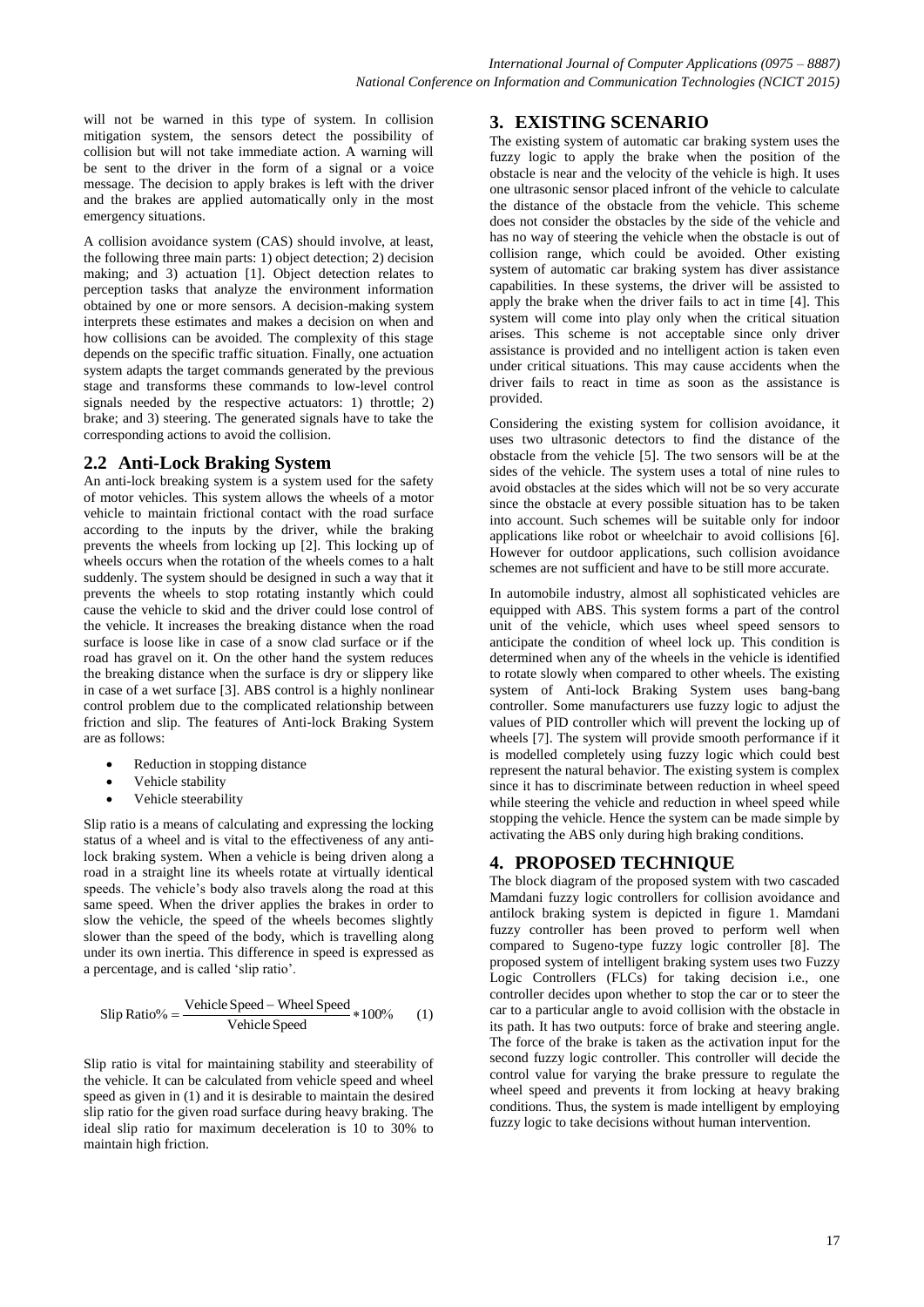

 **Figure 1: Block diagram of the proposed system**

#### **4.1 Overall Simulink Model**

The simulation is carried-out in MATLAB/Simulink and the model is shown in figure 2. The FLC-1 uses the inputs from three ultrasonic sensors namely, Left Sensor (LS), Middle Sensor (MS) and Right Sensor (RS). The range of the obstacle from the car is categorized as near, medium and far. Hence, a total of twenty-seven rules have been formulated using fuzzy logic. The output of this controller is the force of the brake and steering angle. Car steering is controlled as long as the obstacle is in the range that could be avoided without any collision. Hence, collision avoidance is achieved using FLC-1.



**Figure 2:Simulink model for the proposed system**

FLC-2 is cascaded with FLC-1 and it is a part of the ABS subsystem to achieve the anti-lock braking capability. The force of the brake output from the first controller is used as the activation input. This means that, ABS will come into play only when the force of the brake applied is high. The desired slip (which is 20% for dry road condition) is the reference input. From the vehicle dynamics, the vehicle speed and the wheel speed is devised. From these values the actual slip is calculated by using the formula given in (1). The difference between the actual and the desire slip (error, e) and the rate of change of error (ec) is taken as the input to the FLC-2. Both e and ec have three membership functions namely, positive, zero and negative. Hence, a total of nine rules are formulated.

These rules will decide upon the amount of brake pressure to be applied to regulate the wheel speed to match with the vehicle speed. The ABS is a closed loop control system which regulates the wheel speed based on the slip feedback which is compared with the desired slip and runs until the vehicle stops. This ensures the stability of the car since wheel locking is prevented.

#### **4.2 ABS Subsystem**

ABS subsystem consists of blocks and subsystem that gives the mathematical model for the vehicle behavior and the slipfriction characteristics of the road surface on which the vehicle is moving. The vehicle speed after applying the brake is calculated from the braking force and deceleration of the vehicle. The formula for calculating the braking force from the mass and friction value is given by (2),

Braking Force (F) = 
$$
\frac{\mu * m * g}{4}
$$
 (2)

On applying the braking force, the vehicle speed reduces i.e., it decelerates. The angular speed of the vehicle is calculated by dividing the linear speed of the vehicle by the wheel radius. The angular wheel speed is calculated from the mathematical model of tire, which is given in (3),

$$
\omega = \int \frac{(F * a) - T_b}{J} \tag{3}
$$

 $T<sub>b</sub>$  and J represent the braking torque and inertia of the wheel respectively. The wheel speed calculated from the above expression has to be regulated to prevent locking-up of wheels. Hence, the FLC-2 is implemented in the wheel speed subsystem. The output of FLC-2 is the control value which varies the brake pressure and maintains the wheel speed relative to the vehicle speed. With the subsystem for wheel speed, the Simulink model for ABS can be derived as shown in figure 3. The 'Ctrl' block represents the control for antilock braking system, which is the condition which decides whether the feedback is included in the system or not. If this control value is 0, then it means that the slip feedback is not included in the system and hence the wheels stops suddenly (i.e., it locks).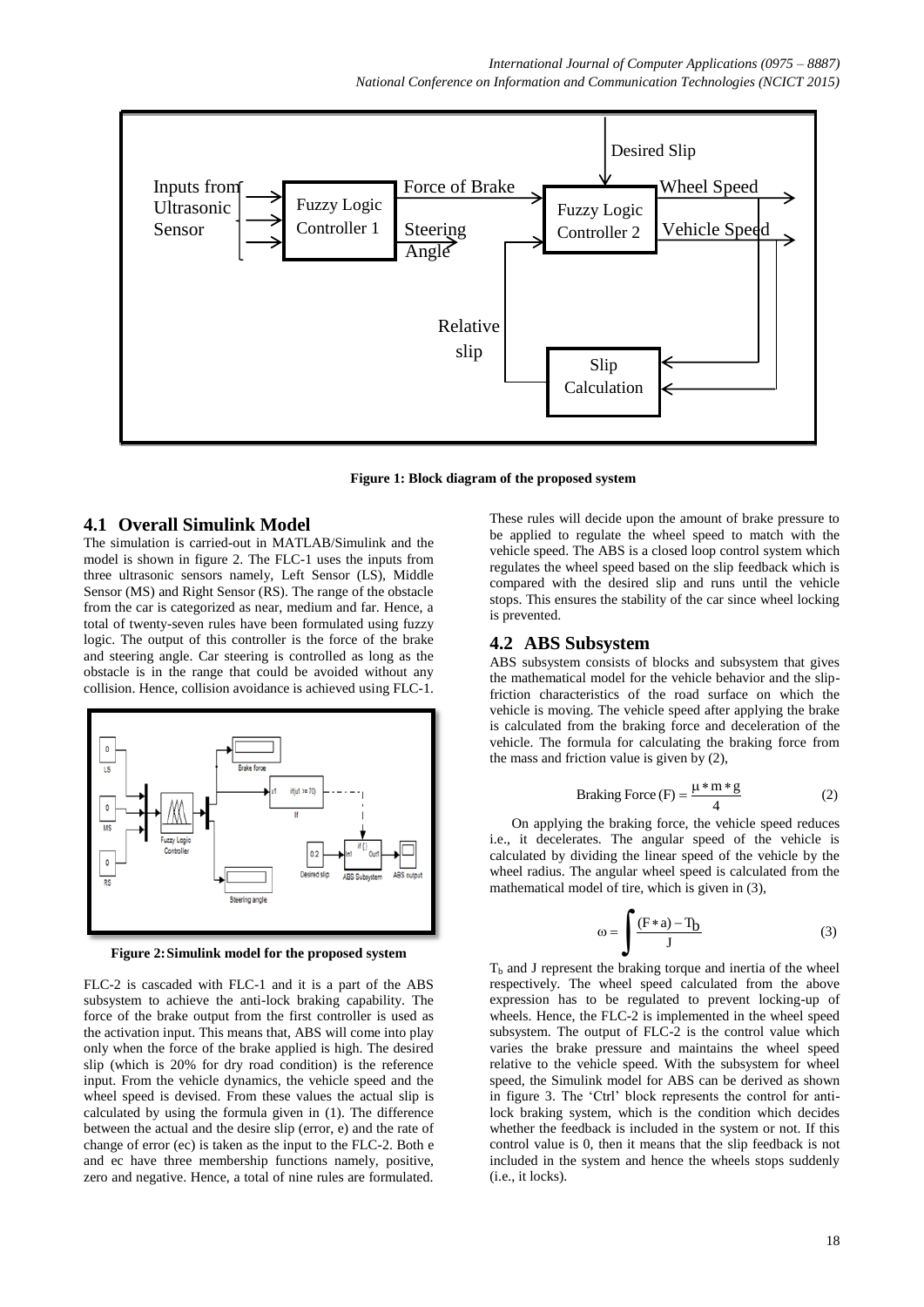

**Figure 3: ABS Subsystem**

The above model was created using MATLAB/Simulink [9]. Simulink is an add-on toolkit for MATLAB, and it provides a graphical environment for the design and interactive execution of dynamic system models. A method is needed to allow a Simulink model to perform data acquisition [10] [11]. Simulation Interface Toolkit (SIT) of LABVIEW performs this task. The Simulation Interface Toolkit (SIT) provides a way to create a LabVIEW user interface that can be used to interact with a Simulink model. With a LabVIEW user interface, the model parameters can be manipulated and the output data of the Simulink model can be viewed immediately. When MATLAB is launched, the Simulation Interface Toolkit (SIT) Server is also started, which enables LabVIEW and MATLAB to communicate with each other. The SIT automatically generates LabVIEW code to interface with a Simulink model and the block diagram generated is shown in figure 4.



**Figure 4: LabVIEW Block Diagram**

## **5. RESULTS**

The results of the simulation during various readings of the sensors are shown in following figures. The sample output of the intelligent car braking system when the obstacle is in the range of avoidance is shown in the figure 5. In such situations the ABS will not be activated since the force of the brake applied is low or medium and hence there is no chance of wheel lock up and the vehicle steering could be controlled.

When the car has to take short left or short right turn the brake force is low. On the otherhand, when the car has to take long left or long right turn the medium force of the brake should be applied.



**Figure 5: Sample Output for Collision Avoidance**

Figure 6 below shows the output of the system when the obstacle is identified to be near in all the three sensors. In this case, the vehicle could not be steered to the right or left since it could collide with the obstacle by the side of the car and hence high force of brake is applied to stop the car. This is the only situation where heavy braking condition arises. Due to this heavy braking condition the ABS is activated to prevent wheel lockup.



**Figure 6: Output of the System during Heavy Braking**

From the above figure we can say that when the ABS is activated, the wheel speed is not reduced to zero suddenly i.e., the wheels are not locked. Instead, the wheel speed is regulated by the ABS to match with the vehicle speed and hence the car will not skid and stability is maintained.

Table 1 shows the comparison of the proposed fuzzy logic controller and the controller used in the existing system of automatic car braking system.